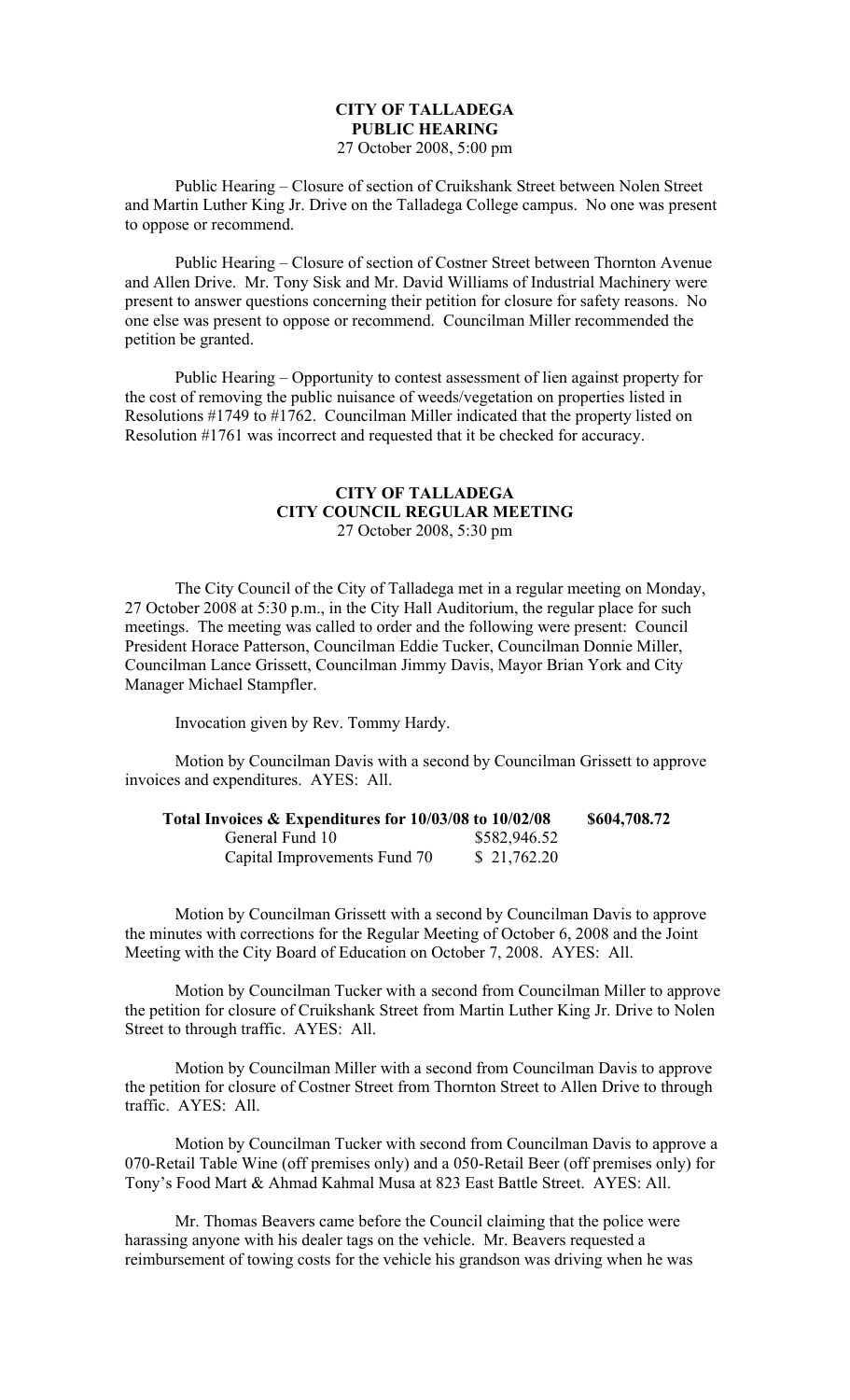stopped by police. The City Manager stated that this matter would be looked into and that a report would be given at the next Council meeting.

**Resolution #1749** assessing lien against property at 185 Shaw for weed abatement. **Resolution #1750** assessing lien against property at 416 16<sup>th</sup> Street for weed abatement. **Resolution #1751** assessing lien against property at 519 Porter for weed abatement. **Resolution #1752** assessing lien against property at 149 Running Deer Lane for weed abatement.

**Resolution #1753** assessing lien against property at corner of  $19<sup>th</sup>$  and Shaw for weed abatement.

**Resolution #1754** assessing lien against property at 522 Lawson St. for weed abatement. **Resolution #1755** assessing lien against property at 116 Renee St. for weed abatement. **Resolution #1756** assessing lien against property at 805 E. Battle St. for weed abatement. **Resolution #1757** assessing lien against property at 18 E. Sloan Ave. for weed

abatement. **Resolution #1758** assessing lien against property at 816 18<sup>th</sup> Street for weed abatement.

**Resolution #1759** assessing lien against 2 vacant lots on corner of Tinney St. and Davis St. for weed abatement.

**Resolution #1760** assessing lien against property at 304 Westwood Circle for weed abatement.

**Resolution #1761** assessing lien against property on 606 18<sup>th</sup> Street for weed abatement. **Resolution #1762** assessing lien against property on 412 15<sup>th</sup> Street for weed abatement.

**Resolution #1763** to surplus City Water Department property at 651 and 653 Alabama Highway 275.

**Resolution #1764** enters into an agreement with the State of Alabama Department of Transportation for improvements to various city streets, roadways, bridges including railroad crossings and drainage improvements (ST-061-999-011).

**Resolution #1765** approving the employee contribution to the Employee's Retirement System of Alabama as non-taxable under Section 414(h)(2) of the International Revenue Code.

**Resolution #1766** approving the contract with Veolia ES Solid Waste Southeast, Inc. to perform garbage collection services within the city limits of Talladega per bid specifications.

Motion by Councilman Grissett with a second from Councilman Davis to adopt Resolutions #1749-1760 and #1762-1766. AYES: All.

Motion by Councilman Grissett with a second by Councilman Davis to approve invoices and expenditures for the Water Department. AYES: Councilman Davis, Councilman Miller, Councilman Grissett, Council President Patterson; NAYS: Councilman Tucker.

### **Expenditures for 10/03 to 10/23/08 \$ 329,922.42**

City Manager discussed the following items:

- Presented an update on the Shocco Springs/ Talladega Creek water pressure issues. Council members indicated that recently they had had no complaints concerning this issue.
- The City was moving forward on the money owed by the City of Lincoln and would keep the Council updated.
- The Mt. Olive Telemetry Project was completed on October 20, 2008.
- Presented a proposal to increase the water and sewer rates to those customers outside the city limits by 25%. This request was within the law and made the City's rates more comparable to other municipalities and more closely reflected the true cost of servicing these areas.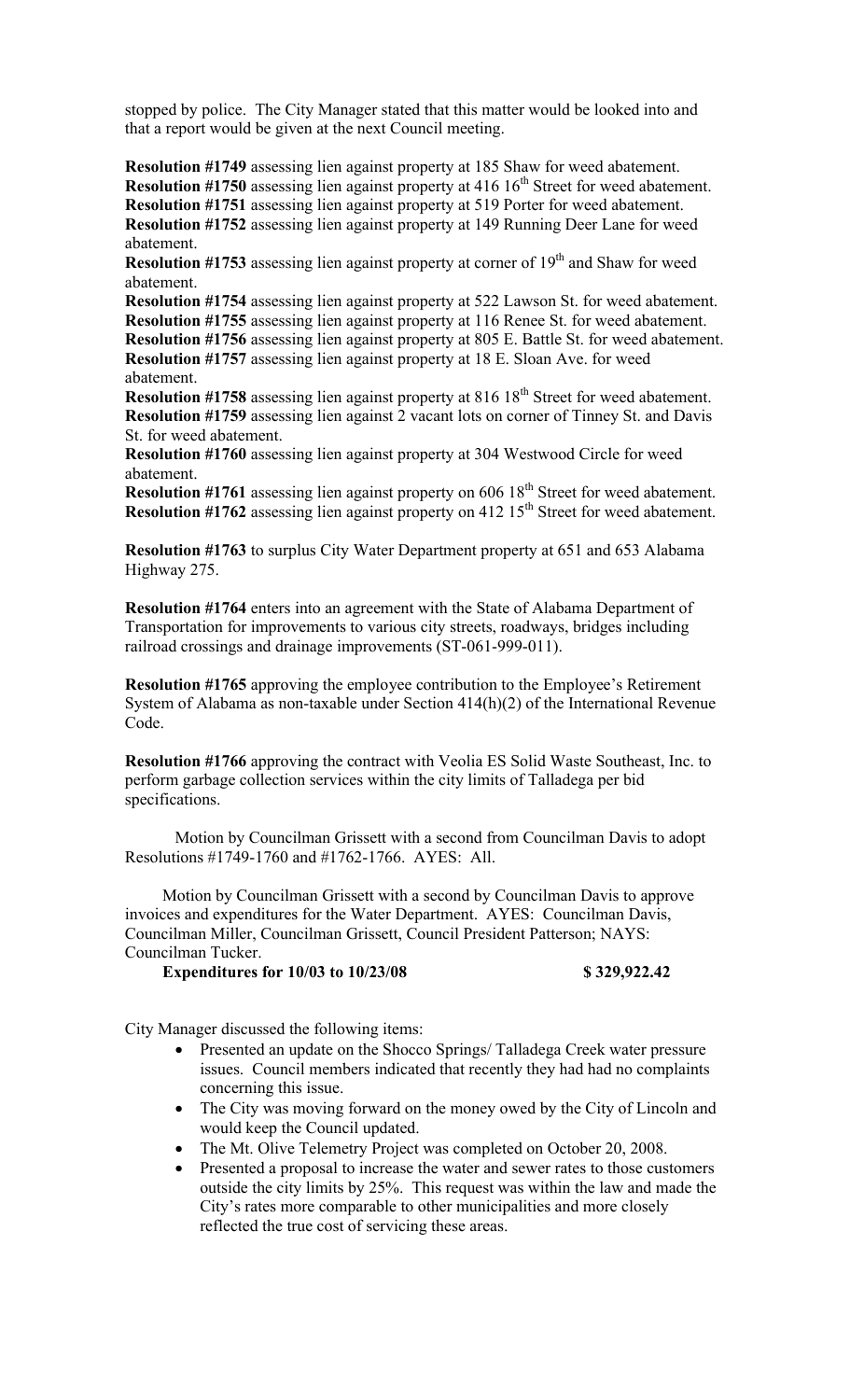Motion by Councilman Grissett with a second from Councilman Miller to approve the 25% rate increase in water and sewer rates to customers outside the City limits. AYES: All.

 Requested approve to start the application process for a Brownfield Assessment Grant. If approved a Town Meeting was scheduled for November 3, 2008 at the Ritz Theatre to get the public's input.

Motion by Councilman Davis with a second by Councilman Grissett to approve starting the application process for a Brownfield Assessment Grant. AYES: All.

 Presented the Fire Hydrant Testing Program with sample public notices (such as to hang on the customer's door hanger). The water would get dirty during this process and there would be some inconvenience but this process was vital to public safety. The Fire Department must know that all hydrants are operating properly. This will also help with the City's ISO rating.

Motion by Councilman Grissett with a second by Councilman Tucker to approve the hydrant testing program. AYES: All.

• Resubmitted the new and revised job descriptions that had originally been submitted in the previous Council meeting. This was necessary to assure that the Civil Service Board had proper notification of the changes prior to City Council approval.

Motion by Councilman Tucker with a second by Councilman Miller to approve the new and revised job descriptions for City employees. AYES: All.

- Presented the Council with a copy of the City's noise ordinance per the discussion in the previous Council meeting.
- Presented reports on two condemnations that were given time extensions by the City Council. Mr. Thomas Smith of 914 Lancaster Street was present to discuss the improvements he had made to the property and to state that he still had work to do on the property.

Council President Patterson indicated that historically the Building Inspector goes out and if the property is 50 % destroyed then the property was condemned. But if people have made a good faith effort then they should be given more time. Mr. Stampfler that work was being done on a procedure to allow the Council to give extensions and that a continuance clause needs to be written into the ordinance. The City wants home owners to improve their property, but if the public ignores the City's request to cleanup their property, then demolition will continue. Councilman Tucker requested an ordinance with a punch list of sorts that gives more information on what is a condemnable house or structure. Councilman Grissett stated that the ordinance needed to include a definition of "significant progress" that could be measured. Council Tucker suggested it be a percentage of repairs.

- Mr. Stampfler presented the Civil Service Attorney's charges for approval. Mr. Frank Miller was presented and questioned why the charges had to be approved by the Council when they had never done so in the past. Council President Patterson stated that the Council was going to be very "hands on" with the spending of the taxpayers' money. There was further discussion as to whether an attorney needed to be present at every meeting and Mr. Frank Miller indicated that most meetings involved important legal issues. Mr. Frank Miller stated that \$15,000 was earmarked for the Civil Service's expenses. Council President Patterson indicated that costs were cut wherever possible and just be cause there was \$15,000 earmarked does not mean that it needs to be spent, but that the Council would also be sensitive to any needs that caused costs to go over \$15,000.
- Presented the Council with the City's fuel conservation policy for three of the City's department. Over the next year, stated that the administration would be